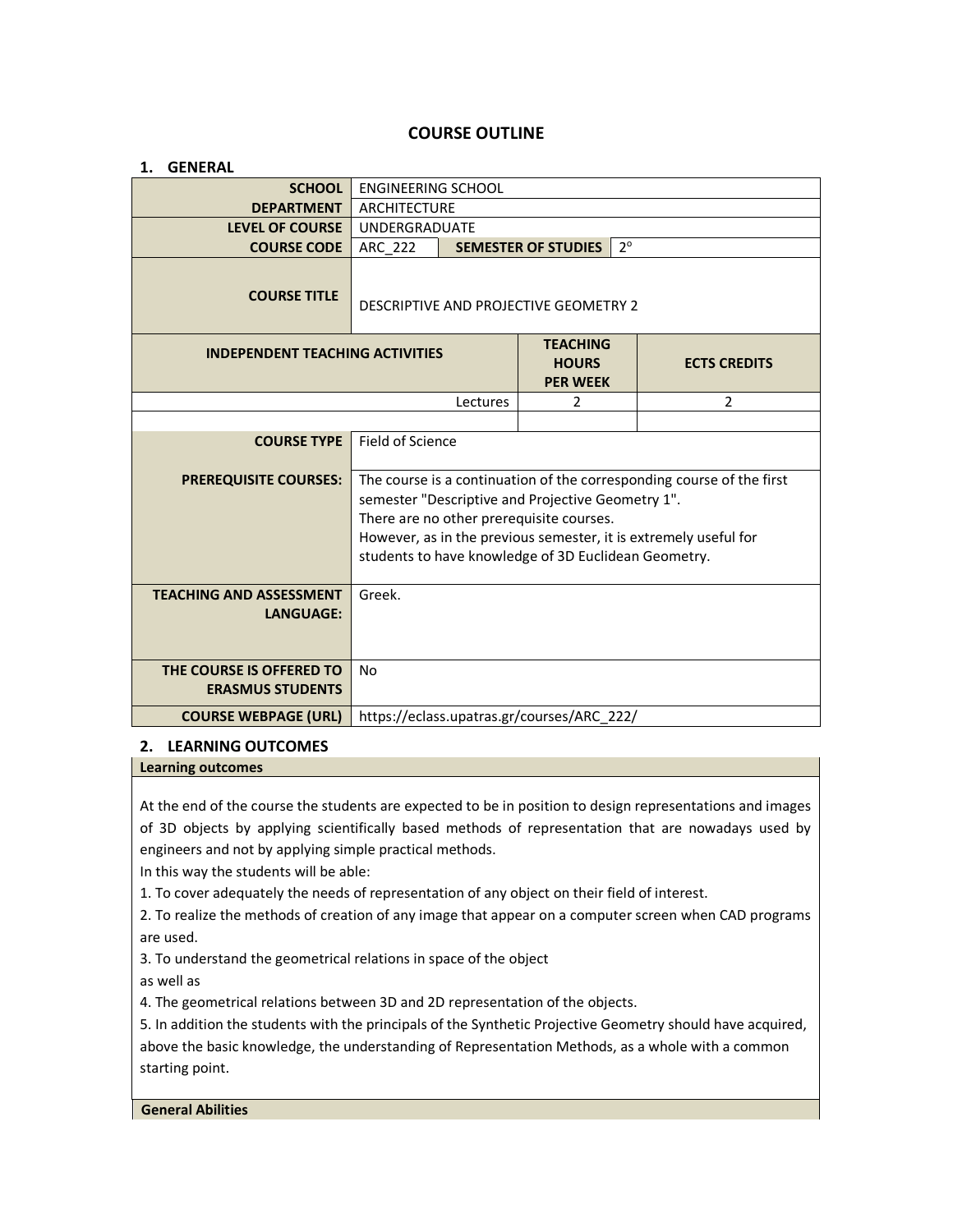By the end of the course the student would be able to analyze and compose given information.

To enrich his or her inductive reasoning.

To adjust in new situations.

To work autonomously and in groups.

To produce new ideas.

Practicing criticism and self-criticism.

# **3. COURSE CONTENT**

## SUMMARY DESCRIPTION

A. Study of second degree surfaces, eg cone, cylinder, sphere, ellipsoid, hyperbolic paraboloid, etc., as well as other surfaces such as torus, etc.. Also, in the current semester, the Platonic and Archimedean solids are studied in particular.

B. Applications of the methods of the  $1<sup>st</sup>$  semester, are continued.

1. Surfaces are represented using the four Methods of Representation.

2. Representation of geometrical objects with the Methods of Representation.

3. Transformation of the representation of an object to another means of representation.

4. Intersections of surfaces.

5. Developments.

C. Shades and Shadows of surfaces.

D. Applications of Methods of Representation on real problems that occur on practicing the profession of Architects.

E. The elements of Synthetic Projective Geometry of the  $1<sup>st</sup>$  semester are continued and basic geometric properties are applied in the Descriptive Geometry. Architectural themes that include all these principles are analyzed.

# **4. TEACHING AND LEARNING METHODS - ΑSSESSMENT**

| For the final                     | In the classroom. The course is conducted with a combination of<br>lectures and design topics. The students are required to submit<br>every week design exercises. The presence of students in the<br>lectures is mandatory. |                           |  |
|-----------------------------------|------------------------------------------------------------------------------------------------------------------------------------------------------------------------------------------------------------------------------|---------------------------|--|
| USE OF INFORMATION AND            | 1. e-class and                                                                                                                                                                                                               |                           |  |
| <b>COMMUNICATION TECHNOLOGIES</b> | http://www.opencourses.gr/opencourse.xhtml?id=15551&ln=el                                                                                                                                                                    |                           |  |
|                                   | 2. Also, during lectures 3d animated video are presented.                                                                                                                                                                    |                           |  |
| <b>TEACHING ORGANIZATION</b>      | <b>Activity</b>                                                                                                                                                                                                              | <b>Semester Work load</b> |  |
|                                   | Lectures                                                                                                                                                                                                                     | 26                        |  |
|                                   | Homework                                                                                                                                                                                                                     | 24                        |  |
|                                   | Total number of hours for the<br>Course                                                                                                                                                                                      | 50                        |  |
| <b>STUDENT ASSESSEMNT</b>         |                                                                                                                                                                                                                              |                           |  |
|                                   | 1. Through quick and simple exercises given during the lecture.<br>2. Small weekly projects<br>3. Project of the semester<br>4. Final exam                                                                                   |                           |  |